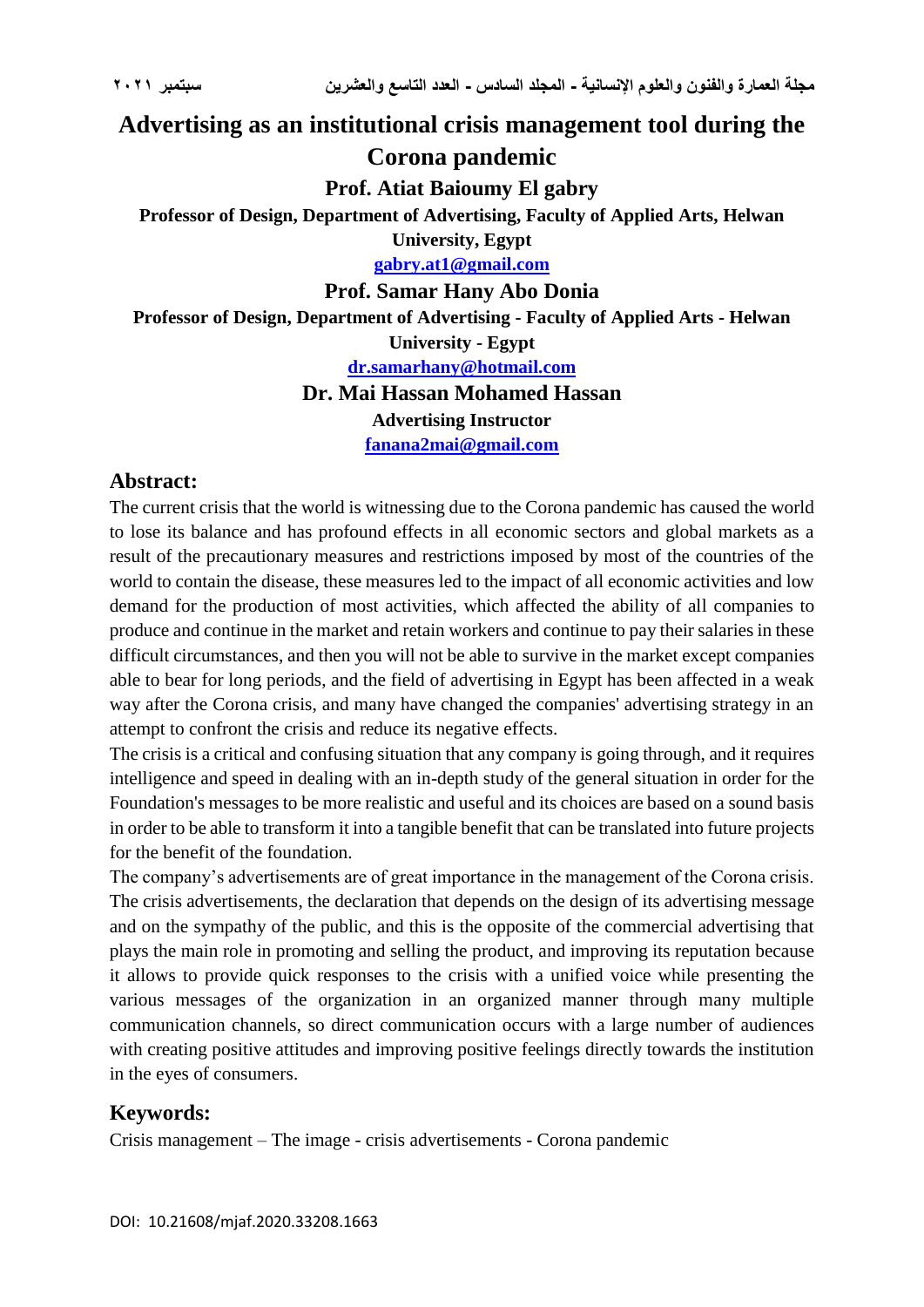## **Research problem:**

Noting the lack of awareness of the importance and role of advertising in formulating alternative advertising campaigns to manage the crises faced by institutions, as they can be adopted in reducing or solving the crisis with the least possible losses and negative consequences.

Hence the importance of the research problem appears in answering the following two questions:

1. How can advertising and advertising campaigns be used to solve and manage crises experienced by institutions, especially during the Corona pandemic?

2. How can the recipient's mental image be recovered after the Corona pandemic by advertising?

### **Research Goals:**

The research aims to:

Emphasizing the role of advertising in restoring the building of the mental image of the institution to the recipient during the Corona pandemic as it aims to spread knowledge, awareness, change of behavior and build a positive mental image and new meanings.

## **Research imposition:**

The research assumes that:

Advertising has an important role in solving and managing the crisis as it can be the first and most effective communication component in solving it, by restoring the positive mental image of the institution, which in turn leads to a departure from the framework imposed by the events of the Corona crisis, and the restoration of positive support from the public.

### **Research methodology:**

The research followed the inductive approach in collecting information and data for the theoretical study, and the descriptive approach in analyzing and describing some advertising models during the Corona pandemic.

### **Research limits:**

Thematic limits: Corona crisis management through advertising. Time limits: The period of the Corona crisis (March 2020 to June 2020.) Spatial boundaries: local models from the Arab Republic of Egypt.

## **Theoretical Framework:**

### **The crisis:**

It is a sudden and unexpected event that threatens to disrupt all of the institution's business and has a negative impact, and this threat affects its reputation and financial position in the markets, as it has a negative impact on its relationship with its customers.

### **The crisis management:**

It is the administrative process through which the institution can predict potential crises by sensing and monitoring the internal and external environmental variables causing the crisis and mobilizing the available resources and capabilities to prevent or deal with crises with the greatest possible degree of efficiency and effectiveness in a manner that achieves the least possible damage to the institution and the environment and to workers while ensuring return to normal conditions as soon as possible.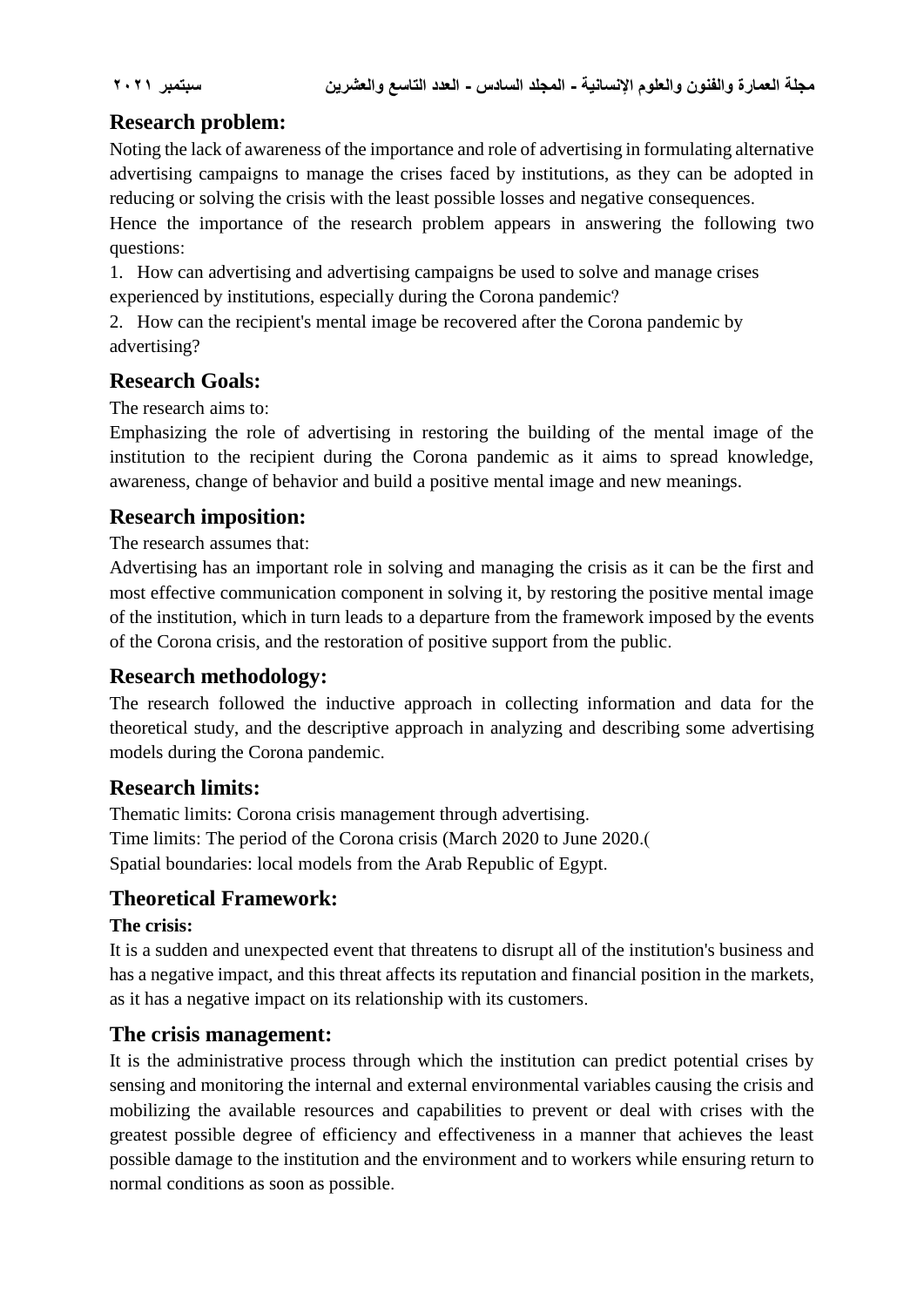## **The image:**

The mental image is the result of several sensory experiences, which are deposited in the audiences 'awareness towards any entity that has contact with these audiences, whether it is an individual or an organization, and during a long period of time and it is an expression of reality whether it is true or not, and it appears whenever it is called up, that is provoking for what is related to these experiences.

## **Managing the institution's image:**

The importance of the image of the institution and the positive results it achieves for organizations, institutions and companies, then it communicates with its audience to build a desirable image, and to confront the unwanted image, and the process of managing the mental image is based on three stages, namely:

1.. Building the image: It begins when the institution is unknown, and at that point the institution must work to create a positive image of itself with the public, and this stage is one of the most difficult stages facing the institution, because most of the public have doubts about what they are getting, so the organization needs a Communication Strategy to build its positive image.

2. Preserving the image: If the organization or institution succeeds in creating a positive mental image, it must maintain it, and this stage requires continuous direct communication with the public.

3. Recovering the image: It occurs when the institution suffers from a crisis (Corona pandemic), and at this stage it must formulate a communication strategy to restore and maintain the image of the institution.

## **The importance of advertising to the foundation during the Corona pandemic:**

Advertising is a very important element in the marketing communication of the corporation, as it affects the environment in which the corporation lives by enhancing its reputation and positive image among consumers, as it affects the way they think and accept them for the corporation's brand, especially in times of crisis, so corporations spend very large amounts of money on those ads to maintain their position in the markets.

After the institutions were exposed to large waves of negative criticism and crises, the researchers called for greater integration of institutional communication strategies to improve the institution's long-term reputation, and communication strategies have evolved to meet these challenges, so the role of institutional advertising has gradually expanded beyond promotional purposes.

So, it aims to create a positive attitude and improve positive feelings directly towards the institution in the eyes of consumers, and the institution's announcements are of particular importance at the time of the crisis, because it allows institutions to provide quick responses to the crisis with a unified voice while presenting its various messages in an organized manner through many multiple communication channels, so it can communicate directly with a large number of audiences, so we find the foundation's ads of great strategic value in the context of communicating with crises. 9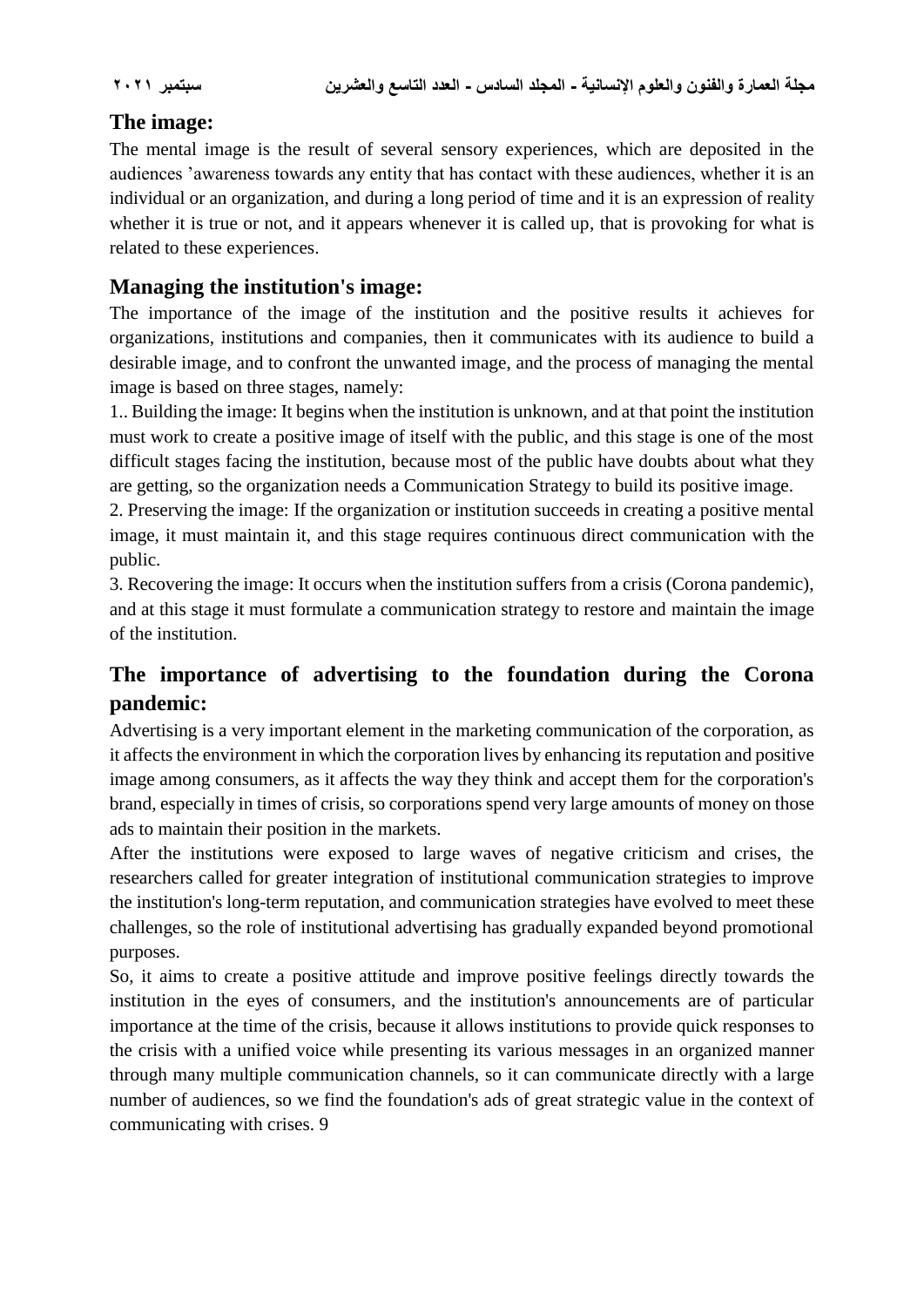## **Use of advertising during the Corona pandemic:**

We find that, once a crisis occurs, the foundation focuses on managing open relations with all groups of the public, and the various media, where we find that it has a very large role in dealing with the events of the crisis, and for the foundation to be an ideal relationship to communicate with all the parties concerned, it uses the advertisement as a means to convey its message with direct initiation in a fast and effective way, and many institutions have succeeded in using advertising as a means of communication and restoring a positive mental image during the Corona crisis.

Among the most important benefits of using advertising during a crisis are the following:

- 1. Communicate the institution's messages to social officials.
- 2. Building good community relationships in a crisis.
- 3. Control the management of the public's impression of the crisis.
- 4. Provide an explanation or an apology for the crisis.
- 5. It can act as a channel for direct communication with the public

## **Research results:**

1. Advertising has an effective role after the Corona pandemic, through which it can provide specific advertising messages to affect the perceptions of the audience of the institution, and emphasize its good reputation in terms of the quality of its products and services and the efficiency of the organization in crisis management.

2. The company can convert the negative effects from the Corona pandemic into profitable positive results, by using advertising and employing it well, in an attempt to increase the company's sales at that time.

## **Research Recommendations:**

1. Activate the role of advertising at the time of the Corona pandemic, by publishing appropriate messages for events, in an attempt to reduce the negative effects on the brand of the institution due to the crisis.

2. Advertising designers must provide a specific advertising message regarding crisis events to change negative opinions and impressions about the organization at the time of the crisis, and try to retrieve the positive image of it before the crisis in an attractive, simplified and different way.

3. Future research should be encouraged to study institutions' use of various forms of advertising platforms to manage crisis situations, especially the Corona pandemic.

## **References:**

### **First: Arabic References:**

1. Hassan Rashad Saber: Crisis Management in the Tourism Sector, published research, The Sixteenth Annual Conference (Effects and Ways to Confront Community Crises Resulting from the Events of the Arab Spring), Egypt, 2011, pp. 1182, 1191

2. Maysoon Balkhair: Strategies for building and rebuilding the mental image in the field of marketing - published research - Al-Hikma Journal of Economic Studies - Kunooz Al-Hikma Foundation for Publishing and Distribution - Algeria - 2016 - p. 234.